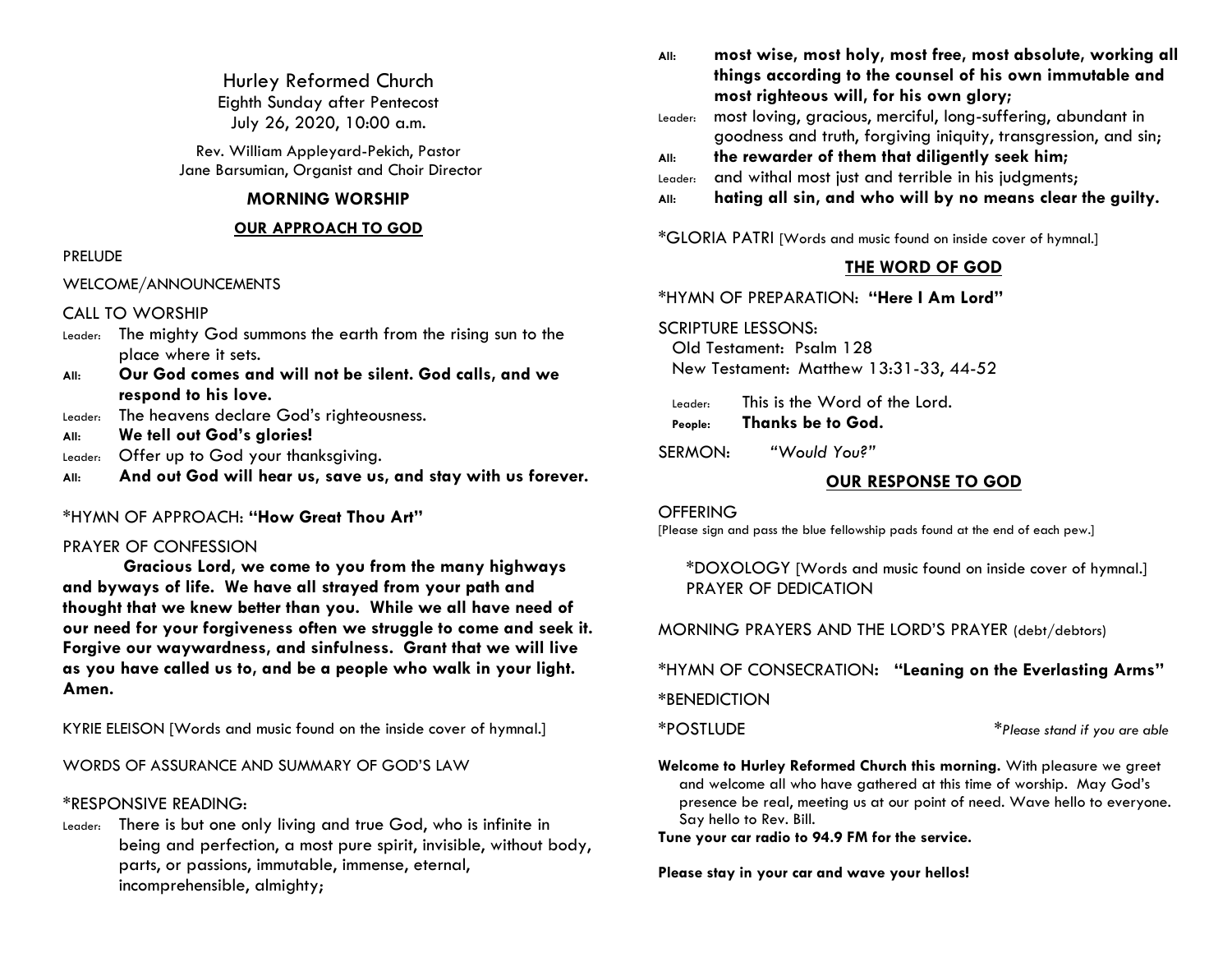#### **Reach out to those who need your support in their day to day needs:**

Doug Constant is recuperating at home; Linda Cook is home; Gene Groelle is in rehab at Woodland Ponds; Jim and Sheila Craven are home; Alice Presti is at Thompson House; Bev Roosa is at the Terraces at Brookmeade; MaryLou Vogt is in Hudson Valley Senior Residence; Shirley Ruth is in Mountain Valley Manor; Fred Horvers at TenBroeck; Lori Pinkham in Wingate at Ulster; Anthony DiPietro (son of MaryAnn DiPietro), Marie Dressel; Philip Greer.

**Bulletin Announcements on line:** Check out the announcements from this week's bulletin on the church's website! Go to the church's website. HurleyReformedChurch.org. Click on calendars under website navigation (on left side of page). They are listed in reverse date order (most recent first).

**Audio recordings** of the weekly sermon are available on our website, HurleyReformedChurch.org and on CDs which are on the table in the narthex

## **Hurley Reformed Church** 11 Main Street, PO Box 328, Hurley NY 12443 845-331-4121 www.HurleyReformedChurch.org

**Staff**

**Consistory 2020**

Rev. William Appleyard-Pekich Dorothy Draper, Church Secretary pastor@HurleyReformedChurch.org admin@HurleyReformedChurch.org

Organist/Choir Director – Jane Barsumian, M.Ed. Treasurer – Arlene Cotich

**Elders Deacons**

Douglas Constant, *Senior Elder*, *Classis Delegate* Linda Clarke-Dido, *Worship* Glenn Decker, *Finance* Christopher Decker, *Information Technology* Sandra Emrich, *Program & Activities* Roberta Falatyn, *Women's Ministries* Sandra Gregory, *Columbarium Liaison* **Russell Glass** Russell Glass Kathleen Jansen, *Missions* David Kent, *Youth Ministries* James Pirro, *Property & Maintenance* Lisa Longto, *Clerk*

Rev. Charles E. Stickley, *Pastor Emeritus*

**Stickley Gardens Columbarium . . .** A sacred place of beauty and contemplation. (*Located on the south lawn of the church.)* 

The lone candle on the chancel is our Peace Candle. It represents this church's support for the men and women in military service, and our prayer that one day we will live in a world where their sacrifice is no longer needed.



# Hurley Reformed Church Hurley, New York

The Rev. William Appleyard-Pekich Minister of Word and Sacrament

### *Welcome*

*May the doors of this church be wide enough to receive all who need human love and fellowship, and a Father's care; and narrow enough to shut out all envy and hate.*

*Enter to Worship Depart to Ser*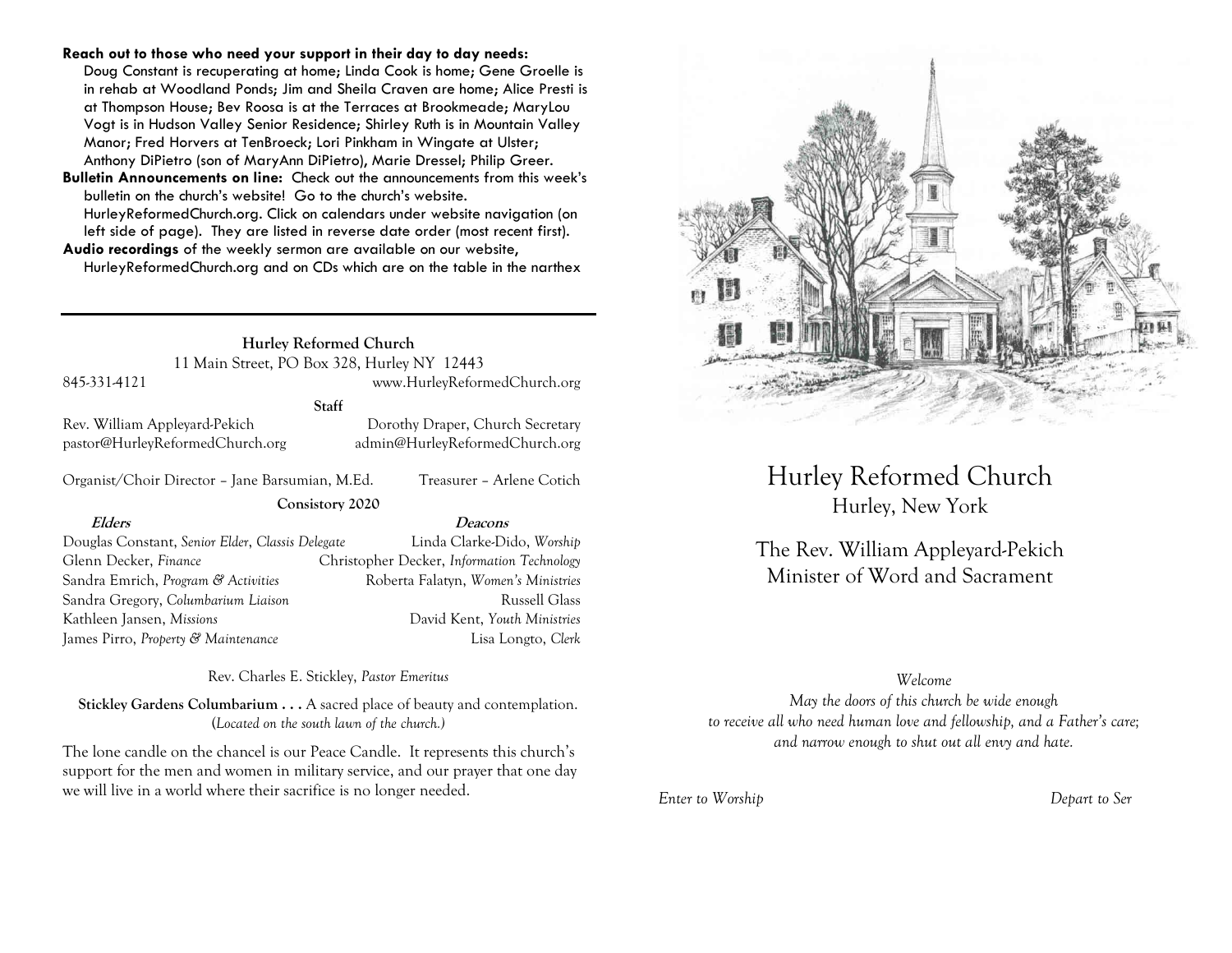## **How Great Thou Art**

1. Lord my God, When I in awesome wonder, Consider all the worlds Thy Hands have made; I see the stars, I hear the rolling thunder, Thy power throughout the universe displayed.

## Chorus:

Then sings my soul, My Savior God, to Thee, How great Thou art, How great Thou art. Then sings my soul, My Savior God, to Thee, How great Thou art, How great Thou art!

- 2. When through the woods, and forest glades I wander, And hear the birds sing sweetly in the trees. When I look down, from lofty mountain grandeur And see the brook, and feel the gentle breeze.
- 3. And when I think, that God, His Son not sparing; Sent Him to die, I scarce can take it in; That on a Cross, my burdens gladly bearing, He bled and died to take away my sin.
- 4. When Christ shall come, with shout of acclamation, And take me home, what joy shall fill my heart. Then I shall bow, in humble adoration, And then proclaim: "My God, how great Thou art!"

## **Here I Am Lord**

I, the Lord of sea and sky I have heard my people cry All who dwell in dark and sin My hand will save

I, who made the stars of night I will make their darkness bright Who will bear my light to them? Whom shall I send?

Here I am, Lord. Is it I, Lord? I have heard you calling in the night I will go, Lord, if you lead me I will hold your people in my heart

I, the Lord of snow and rain I have borne my people's pain I have wept for love of them They turn away

I will break their hearts of stone Give them hearts for love alone Who will speak my word to them Whom shall I send?

Here I am, Lord. Is it I, Lord? I have heard you calling in the night I will go, Lord, if you lead me I will hold your people in my heart

I, the Lord of wind and flame I will tend the poor and lame I will set a feast for them My hand will save

Finest bread I will provide 'Til their hearts be satisfied I will give my life to them Whom shall I send?

Here I am, Lord. Is it I, Lord? I have heard you calling in the night I will go, Lord, if you lead me I will hold your people in my heart